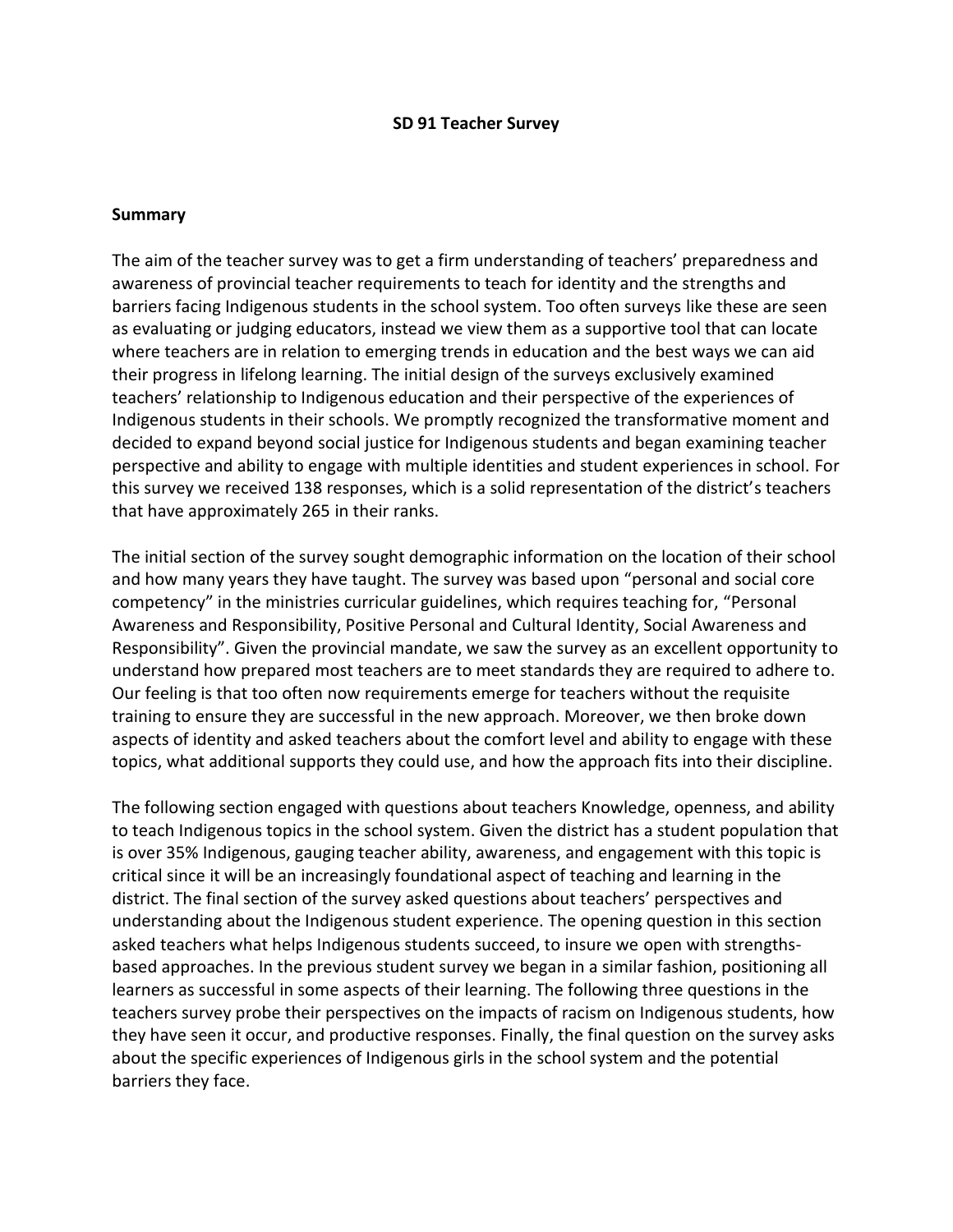The survey is expansive, covering substantial ground in order to gain a robust understanding of teachers' experience, perspective, and preparedness for new educational approaches. The findings, which will be shared in the following sections, can lead our subsequent programming and professional development approaches, since we are hearing directly from educators. The data becomes critical when we compare with the Indigenous student responses in the surveys we distributed the previous year.

## **Section 1 – Demographics**

The findings of this section are relatively straight forward when considered on their own. When asked the town or region of their school we received the following responses: Burns Lake area 30.66%, Fort St. James 16.79%, Fraser Lake 10.95%, and Vanderhoof 41.61%. The size and number of schools in these regions has resulted in close to a representative number from each region based on the size of the faculty. In a later section we will return to discussions of unique findings on future questions based on the location of the school. The second demographic questions asked how long respondents have been teaching. The findings in this section were 1- 5 Years 18.84%, 6-10 years 15.22, 11-19 years 18.84%, and 20+ years 47.10. Compared the provincial average in response rates on other surveys (BCTFA, 2012), we are seeing the level of teacher experience in the responses mostly in line with what is expected. In other surveys across BC teachers with 20+ years of experience typically respond to surveys at twice the average rate, giving their group a larger voice in the data. A critical reason for this question was to separate data to see if any trends emerged regarding teacher experience and openness or ability to teach for identity. The results, which we will discuss in a later section, is not what we anticipated. The demographics section provides insight into which schools are in the best positions to take up this work, which regions could use additional supports, and if we see differences among experienced and new teachers.

# **Section 2 – Personal and Social Core Competency**

The first question of this section inquired about teacher understanding of the competency required by the ministry. Our intent for this question is twofold. First, we were trying to understand teacher familiarity with the competency, while also establishing this work as supporting requirements already established by the ministry, so that our work is viewed as supportive rather than adding additional work to teachers' already sizeable responsibilities. The response to the first question was, zero knowledge 0%, minimal knowledge 8.70%, some knowledge 63.77%, very knowledgeable 27.54%, and expert 0%. Given the data there is a clear foundation for most teachers to build upon, with the vast majority having some knowledge or being very knowledgeable. When taking level of experience into consideration we see almost no change in the data, with negligible differences found between the responses in teachers from years 1-5 and 20+ in experience.

The following question posed additional supports for their knowledge of the personal and social core competency. Responses were mostly evenly divided, with professional development receiving 46.72%, teacher resources at 40.15%, and other 13.14%. The majority of 'other'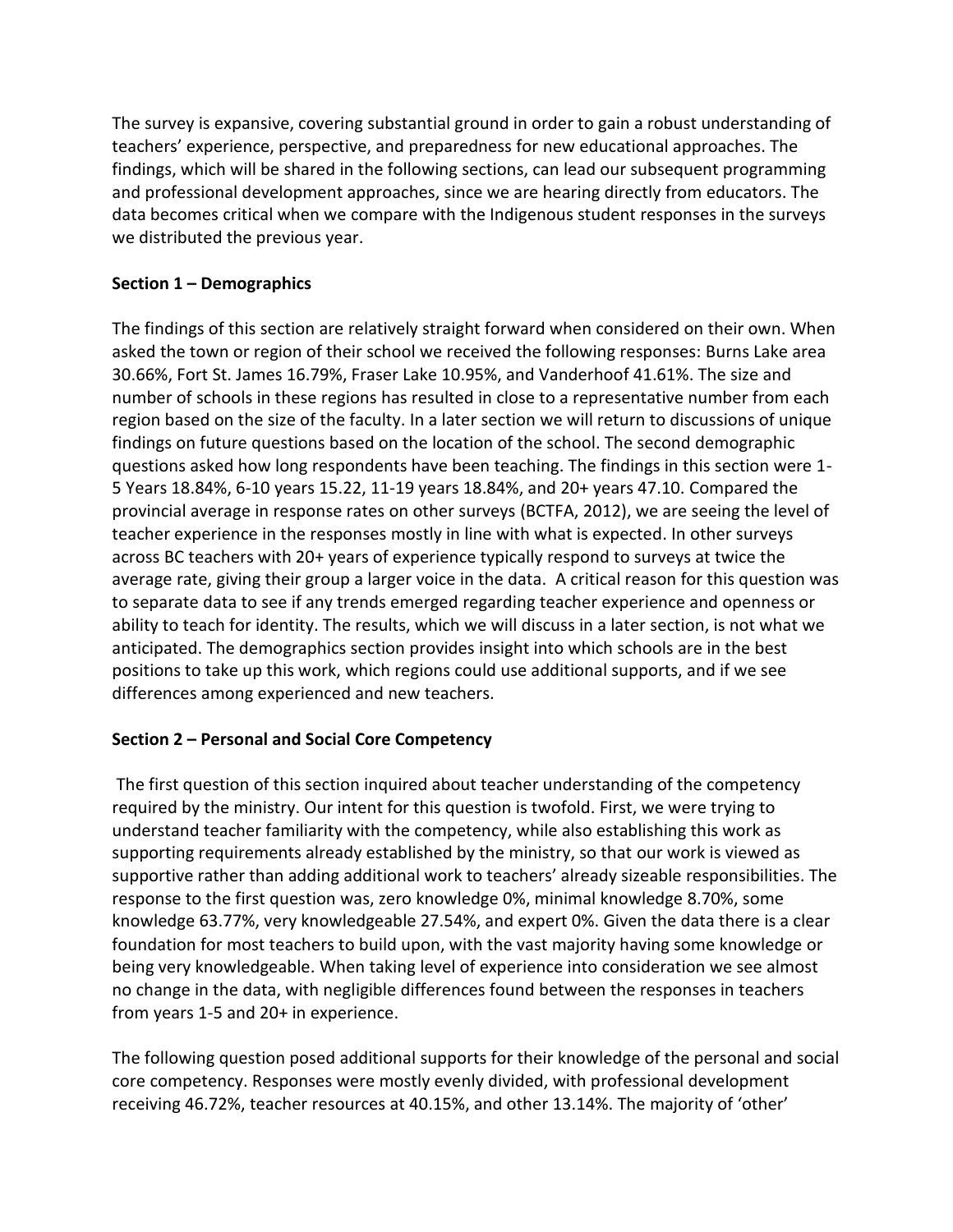responses asked for both professional developments and resources. Some additional answers asked for opportunities to engage in larger discussions or parental access to the same resources and opportunities. The subsequent section inquired about fit of the competency in their teaching discipline. Responses were resounding, with 87.59% believing the competency fit with their discipline, with an additional 4.38% acknowledging that it fit with some of their topics better than others.

The final question in this section probed teacher competency engaging with various aspects of identity, as teachers are prompted to do by the competency. Specific aspects of identity were presented to understand if there are aspects of social justice teachers typically feel more or less comfortable teaching. The responses are as follows.

|                          | $\overline{\phantom{a}}$ | $1 -$<br>-<br><b>UNSURE</b> | $2 - NOT$<br>$\overline{\phantom{a}}$<br><b>COMPETENT</b> | 3 - SOMEWHAT<br>$\overline{\phantom{0}}$<br><b>COMPETENT</b> | $4 -$<br><b>COMPETENT</b> | 5 - EXTREMELY<br>$\overline{\phantom{0}}$<br><b>COMPETENT</b> | <b>TOTAL</b><br>$\overline{\phantom{a}}$ |
|--------------------------|--------------------------|-----------------------------|-----------------------------------------------------------|--------------------------------------------------------------|---------------------------|---------------------------------------------------------------|------------------------------------------|
| $\overline{\phantom{a}}$ | Gender<br>Identity       | 6.52%<br>9                  | 23.19%<br>32                                              | 40.58%<br>56                                                 | 21.74%<br>30              | 7.97%<br>11                                                   | 138                                      |
| $\overline{\phantom{a}}$ | Race                     | 2.92%<br>4                  | 6.57%<br>9                                                | 39.42%<br>54                                                 | 42.34%<br>58              | 8.76%<br>12                                                   | 137                                      |
|                          | Religion                 | 3.62%<br>5                  | 18.84%<br>26                                              | 33.33%<br>46                                                 | 33.33%<br>46              | 10.87%<br>15                                                  | 138                                      |
| $\overline{\phantom{a}}$ | Sexual<br>Orientation    | 7.25%<br>10                 | 20.29%<br>28                                              | 39.13%<br>54                                                 | 24.64%<br>34              | 8.70%<br>12                                                   | 138                                      |
| ▼                        | Ability                  | 2.90%<br>4                  | 7.25%<br>10                                               | 32.61%<br>45                                                 | 44.93%<br>62              | 12.32%<br>17                                                  | 138                                      |
| $\overline{\phantom{a}}$ | Social<br>Class          | 3.68%<br>5                  | 9.56%<br>13                                               | 31.62%<br>43                                                 | 42.65%<br>58              | 12.50%                                                        | 136                                      |

As you can see there are significant discrepancies between teachers' belief in their competency to teach for difference aspects of identity. If we start by examining the 'not competent' responses, we see gender identity (23.19%) and sexual orientation (20.29%) are substantially higher than all other aspects of identity. Conversely, we see race (6.57%) and ability (7.25%) with relatively fewer teachers feeling not competent to teach these subjects. Clearly, based on the data, there is a need for professional development and ongoing learning about gender identity and sexual orientation in the district. If we look at the other end of the results, in the section where teachers felt 'extremely competent', we see the highest numbers in social class (12.50%) and ability (12.32%). Moreover, even the areas with the fewest number of teachers who feel extremely competent, gender identity (7.97) and sexual orientation (8.70%) we have a number (11 and 12) of teachers in the district who can lead their colleagues through this work. The data for this section provides direction on our approach to supporting teachers to leading education as it relates to various aspects of identity.

In this instance we start seeing some disparity in teaching experience and perspective. As you will see, when we compare the responses from teachers who have 1-5 years of experience compared to 20+, we start seeing significant diversion.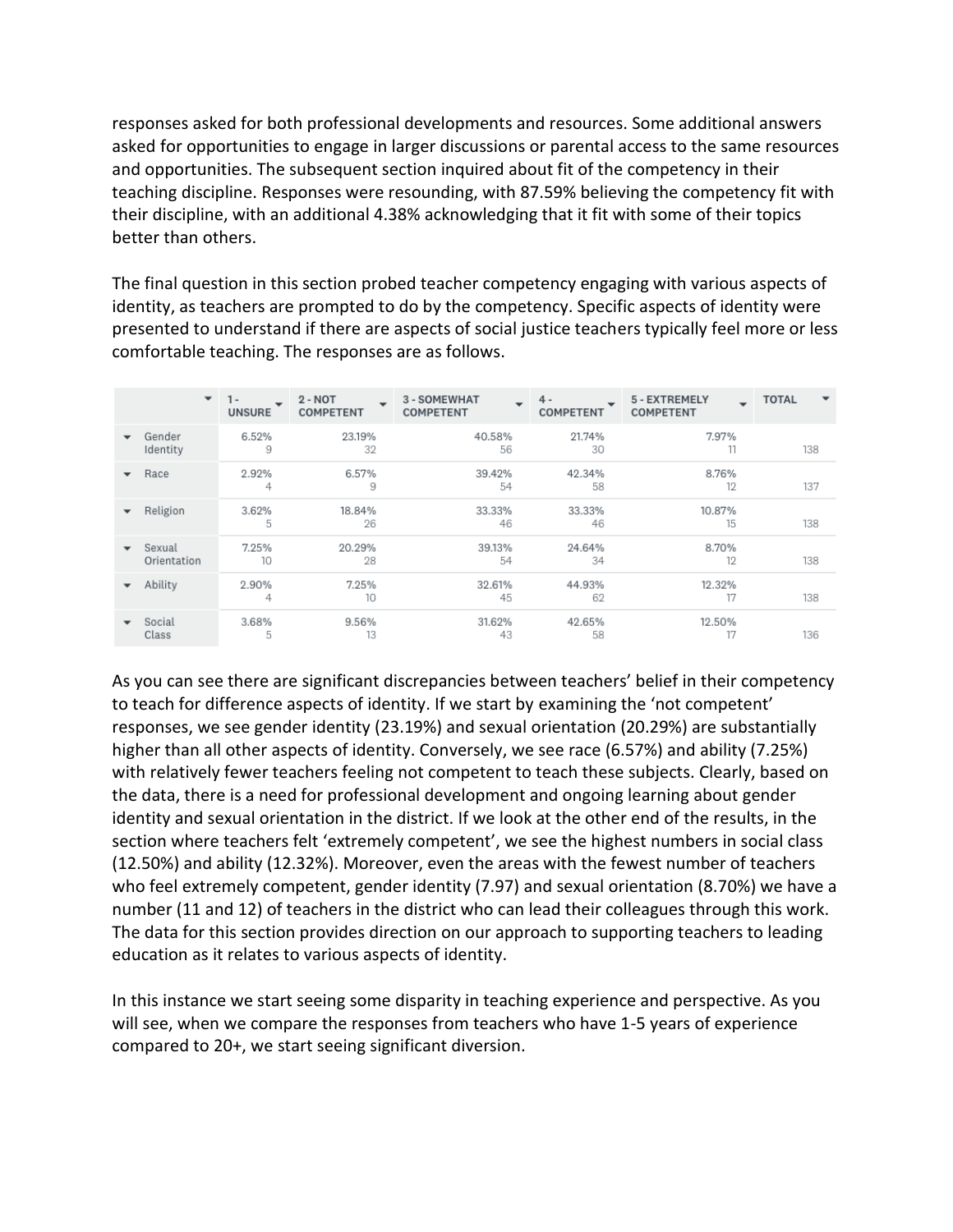|                          | $\overline{\phantom{a}}$    | <b>STRONGLY</b><br><b>AGREE</b> | AGREE $\blacktriangledown$ | UNSURE $\blacktriangledown$ | DISAGREE ▼   | <b>STRONGLY</b><br><b>DISAGREE</b> | <b>TOTAL</b><br>$\overline{\phantom{a}}$ |
|--------------------------|-----------------------------|---------------------------------|----------------------------|-----------------------------|--------------|------------------------------------|------------------------------------------|
|                          | $Q2: 1-5$ years             | 7.69%<br>2                      | 38.46%<br>10               | 23.08%<br>6                 | 26.92%       | 3.85%                              | 28.57%<br>26                             |
| ▼                        | $O2:20+$<br>years           | 3.08%<br>2                      | 23.08%<br>15               | 32.31%<br>21                | 30.77%<br>20 | 10.77%                             | 71.43%<br>65                             |
| $\overline{\phantom{a}}$ | Total<br><b>Respondents</b> | 4                               | 25                         | 27                          | 27           | 8                                  | 91                                       |

Earlier career teachers strongly agree at more than double the rate, substantially higher number agree, with a far lower number unsure, slightly fewer disagreeing, and almost a third of the number of senior teachers who strong disagree. In this case we begin to find some statistically significant divergence depending on age of teachers.

Adding a separate variable, we can see trends depending on the region of schools the responses came from.

|                          | $\overline{\phantom{a}}$                                                                | <b>STRONGLY</b><br><b>AGREE</b> | AGREE $\blacktriangledown$ | UNSURE $\blacktriangledown$ | DISAGREE ▼   | <b>STRONGLY</b><br><b>DISAGREE</b> | <b>TOTAL</b>  |
|--------------------------|-----------------------------------------------------------------------------------------|---------------------------------|----------------------------|-----------------------------|--------------|------------------------------------|---------------|
|                          | O1: The<br><b>Burns Lake</b><br>Area<br>(including<br>Granisle and<br>the<br>Southside) | 9.52%<br>4                      | 26.19%<br>11               | 28.57%<br>12                | 33.33%<br>14 | 2.38%                              | 30.66%<br>42  |
|                          | Q1: Fort St.                                                                            | 13.04%                          | 39.13%                     | 21.74%                      | 17.39%       | 8.70%                              | 16.79%        |
|                          | James                                                                                   | 3                               | 9                          | 5                           | 4            | 2                                  | 23            |
|                          | O1: Fraser                                                                              | $0.00\%$                        | 33.33%                     | 26.67%                      | 20.00%       | 20.00%                             | 10.95%        |
|                          | Lake                                                                                    | 0                               | 5                          | 4                           | 3            | 3                                  | 15            |
|                          | $Q1$ :                                                                                  | 5.26%                           | 22.81%                     | 35.09%                      | 28.07%       | 8.77%                              | 41.61%        |
|                          | Vanderhoof                                                                              | 3                               | 13                         | 20                          | 16           | 5                                  | 57            |
| $\overline{\phantom{a}}$ | Total<br>Respondents                                                                    | 10                              | 38                         | 41                          | 37           | 11                                 | 13'<br>$\sim$ |

On the 'strongly agree' side, we see Fort St. James (13.04%) and Burns Lake (9.52%) with a far greater percentage than Vanderhoof (5.26%) and Fraser Lake (0.00%). On the opposite ends of the spectrum, for 'strongly disagree', we see Frasier Lake (20.00%) substantially higher than every other school. Vanderhoof (8.77%) and Fort St. James (8.70%) are nearly equal, with Burns Lake (2.38%) at a significantly lower number of reports.

### **Section 3 – Teaching Indigenous Education**

This section consists of two questions that are designed to understand teacher perspective on the necessity of teaching and learning about the Indigenous people in the areas they teach, and if they feel like they have received sufficient training. In response to the first question, teachers nearly uniformly agreed (strongly agree 54.9% and agree 40.58%) that teachers have a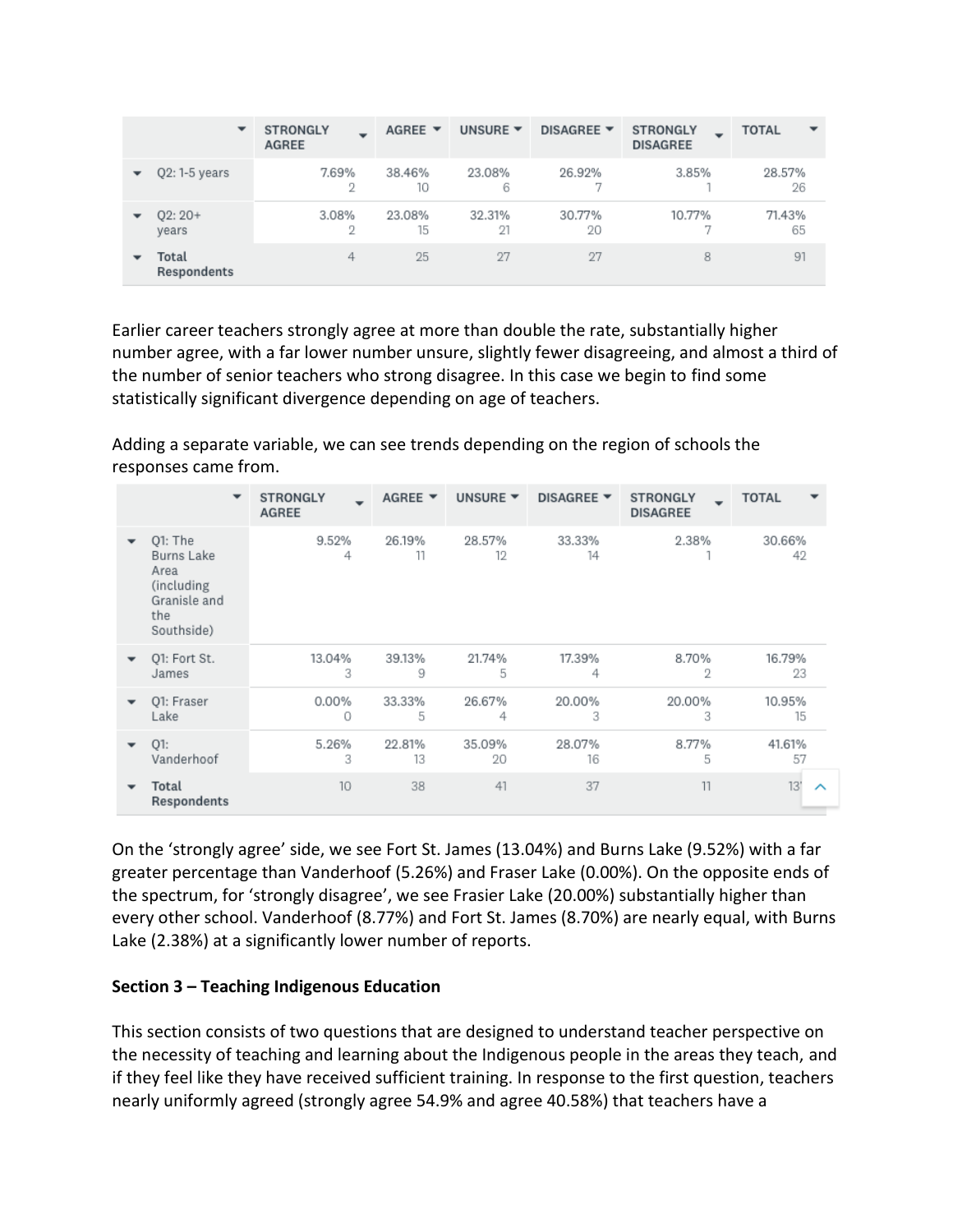responsibility to know about the Indigenous cultures and history of the region. Clearly, teachers recognize the necessity of this knowledge both as educational leaders in the community and also to respect the Indigenous students and families in the school. The second question in this section as to what extent teachers feel they have been adequately trained on cultures and history of the region. In response the teachers said, no training 16.67%, some training 57.25%, adequate training 15.94%, and other 10.14%. Responses in 'other' varied considerably, from thinking that most of their knowledge is at the surface level, to wanting more hands on experience, to finding some of their training outside of the district.

A critical finding in these two questions is that the vast majority of teachers believe teachers in this district have a responsibility to be educated about local Indigenous cultures and history, while also recognizing that most of them do not have sufficient training. Clearly, this is a mandate, directed by the teachers, to increase the training and resources provided to them to meet the requirements.

### **Section 4 – Perspective of Indigenous Student Experience**

The first question of this section we ask the teachers their perspective on what has helped Indigenous students succeed. This question was open-ended in nature, which resulted in a wide range of responses. Reponses included, a belief that higher expectations from teachers and admin influence Indigenous student success, having the curriculum and teaching align with cultural experiences and beliefs, intentionality of relationships with staff in the school, Indigenous staff and faculty, team approach, and connect to community. The most consistent response was definitely connections with teachers or adults in the building. Similarly, responses from students and parents in our preview survey pointed to the same results, with students and parents also pointing to relationships with adults in the building as the most significant indicator of student success.

The second question in this section asked about the teachers' perspective of racism as a barrier to educational success for Indigenous learners. The findings are as follows:



### Do you think racism is a barrier to Indigenous student success in your school?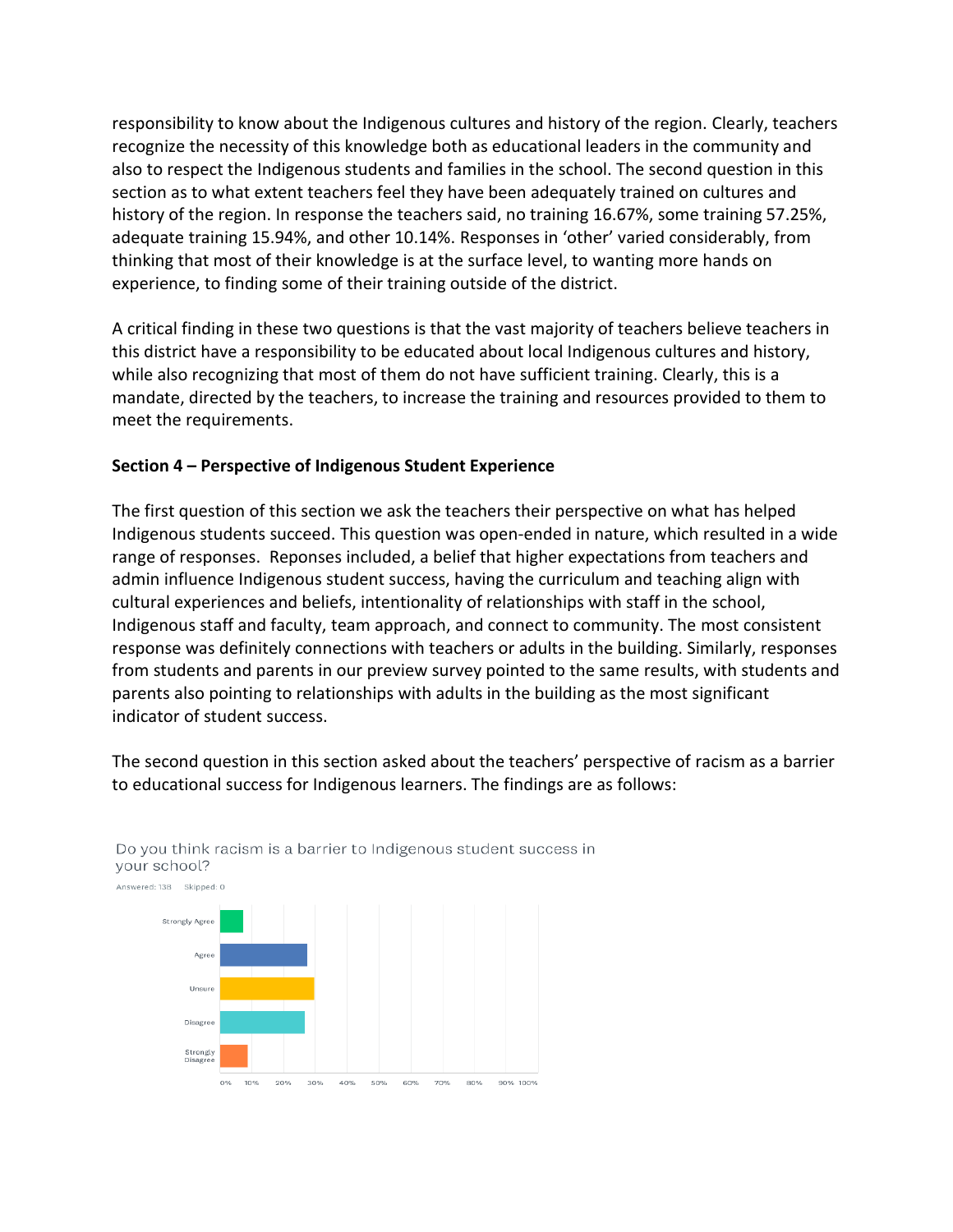The results are an even dispersal of perspectives, many of which falling somewhere in the middle. Notably, the student and teacher surveys saw drastically different results. In the student surveys there were reports of significant experiences of racism at a rate of 81.8%. Upon reading the qualitative descriptions it is clear that students are only including overt acts of racism in their reporting, which does not include the vast majority of racism that occurs through ignoring, avoid, low expectation, negative assumptions, and myriad other less overt acts. Similarly, Indigenous parents in the study pointed to experiences of overt racism for their children at school at a rate of 60.2%. Conversely, in the findings here we see teachers responding to questions posed if racism is a barrier to Indigenous students with unsure 29.71%, disagree 26.81%, and strongly disagree 8.70%. This means that of the teachers responding, 65.22% were either unsure or disagreed that racism is a barrier for students in the district. While in contrast Indigenous students and parents are reporting experiences of overt racism in schools at a rate that is significantly higher.

The glaring discrepancy between the experiences of Indigenous students and their parents and the perspectives of teachers in the school provides a significant opportunity for growth. Our intention is not to shame the teachers with this perspective, but instead provide the training and awareness of the experiences of students in the school. Moreover, in the following section when asked questions about how racism occurs, many teachers talked about lateral violence between Indigenous communities, instead of racism. Uncovering these instances of lateral violence is key to the growth of the district, but it is also telling that many educators believed lateral violence is an aspect of racism instead of discrimination, which shows a substantial need for additional training on power and oppression.

The rest of the responses in the section varied substantially. Some teachers had strong conceptual language of oppression and spoke directly to how they have witnessed students' experience, others spoke of students not feeling they belonged or felt welcome in the school, one teacher said the special treatment they receive cause others to resent them, streaming into non-academic programs, racism becoming pervasive in the older grades, and a number of references to lateral violence.

The following question in this section is a follow-up to learn the intervention methods used by educators to respond to instances of racism in their classroom. Teacher responses, much like the previous question, widely varied. A common response was trying to model treating everyone the same or a sense of equality in the classroom. While this is a noble pursuit, it is important to understand the ways in which we unconsciously treat people differently depending on various aspects of their identity. It is common for pre-service and in-service teachers to rely heavily on their belief that they treat all students the same, which places them in the position of failing to reflect on the reality of our relationships with identity and unconsciously harming students. Other responses include naming and drawing attention to problematic behavior or statements, diversity education, anti-racist education, not seeing any racism in their classrooms, and teaching about historic acts of racism. There are a number of the responses that are progressive and proactive approaches to racism, the teachers who have used these tools can be leaders in the school on anti-racist or anti-oppressive training. The